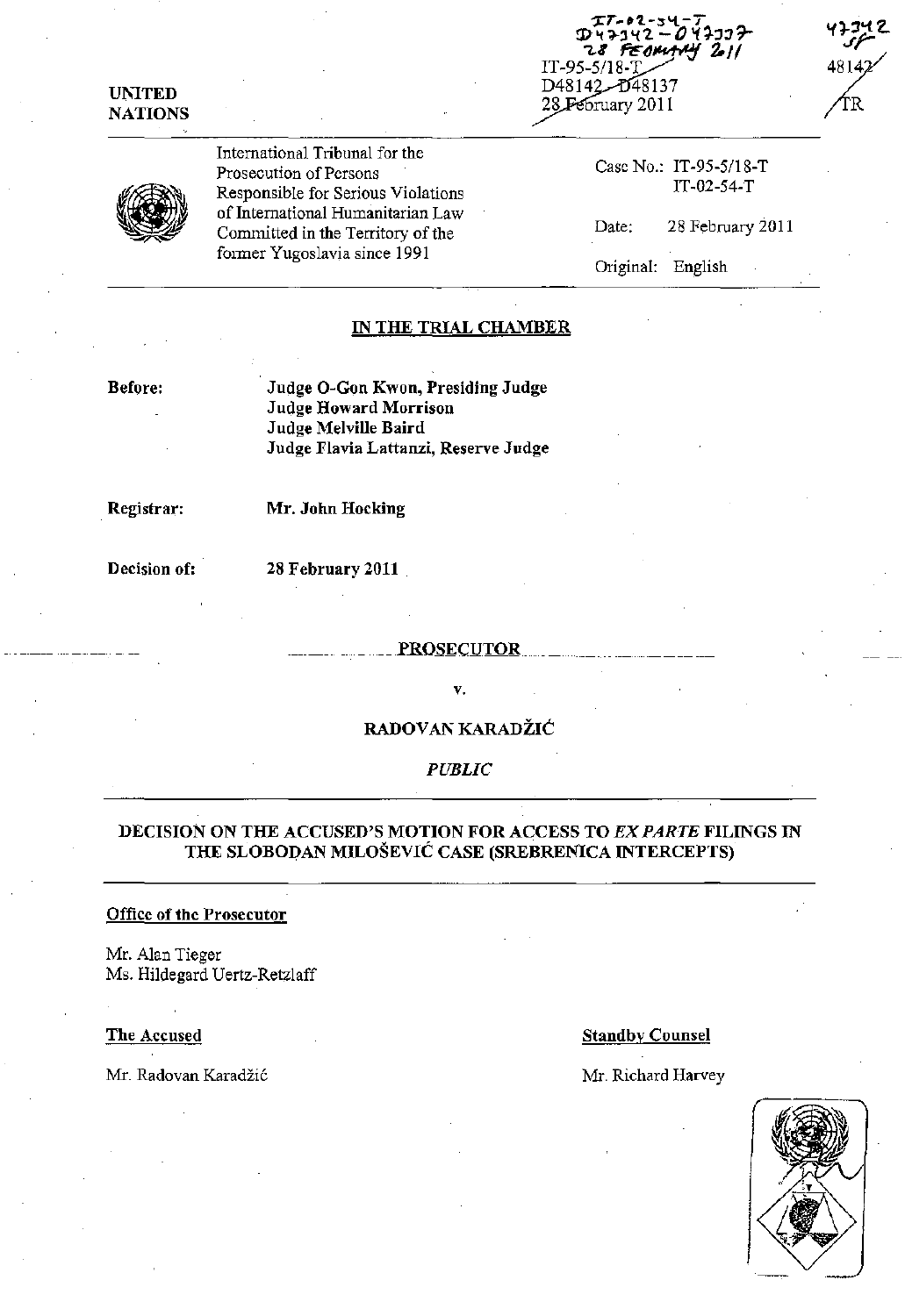**THIS TRIAL CHAMBER** of the International Tribunal for the Prosecution of Persons Responsible for Serious Violations of International Humanitarian Law Committed in the Territory of the former Yugoslavia since 1991 ("Tribunal") is seised of the Accused's "Motion for Access to Ex Parte Filings in the *Slobodan Milosevic* Case Relating to Srebrenica Intercepted Conversations", filed on 19 January 2011 ("Motion"), and hereby issues its decision thereon.

#### **I. Background and Submissions**

I. In the Motion, which was filed in this as well as in the *Slobodan Milosevic* case, the Accused seeks access to *ex parte* filings in the *Slobodan Milosevic* case "dealing with the requests of the prosecution for a binding order against the United States to obtain intercepted conversations relating to Srebrenica."<sup>I</sup> In support, he cites to a recent book review article, written by Geoffrey Nice, a former member of the Office of the Prosecutor's ("Prosecution") team in the *Milosevic* case, wherein it is said that the United States ("U.S.") had control over intercepted telephone conversations between Slobodan Milosevi6 and Ratko Mladi6 relating to events in Srebrenica July 1995 ("Srebrenica Intercepts"), and that the Prosecution had made efforts to obtain them but eventually abandoned those efforts.<sup>2</sup> The Accused submits that he intends to make a motion for a binding order directing the U.S. to provide him with the Srebrenica Intercepts and thus, "in order to frame that request with ,as much specificity as possible", it is necessary for him to have access to the *ex parte* filings made by the Prosecution in relation to those Intercepts in the *Milosevic* case.3 The Accused also notes that he has already searched for all confidential *inter partes* documents from the *Milosevic* case but found no information relating to the Prosecution efforts to obtain the Srebrenica Intercepts.<sup>4</sup> He further notes that, already in 2 June 2009, he requested from the U,S, intercepted conversations relating to his own communications during the events in Srebrenica but that the U,S, produced no such  $d$ ocuments to him. $^5$ 

2. On 28 January 2011, the Prosecution filed the "Prosecution's Response to Motion for Access to *Ex Parte* Filings in the Slobodan Milosevi6 Case Relating to Srebrenica Intercepted Conversations" ("Response"), The Response is filed publicly but has attached to it a confidential and *ex parte* appendix. In the Response, the Prosecution argues that the Motion should be dismissed because (i) the Prosecution has never made a request for a binding order

**5 Motion, para. 4.** 

Case No. IT-9S-S/1S-T IT-02-S4-T

28 February 2011

**<sup>I</sup>Motion, para. 1,** 

**<sup>2</sup> Motion, paras. 2-3, Annex A.** 

**<sup>3</sup> Motion, paras. 4-5.** 

**<sup>4</sup> Motion, para. 6.**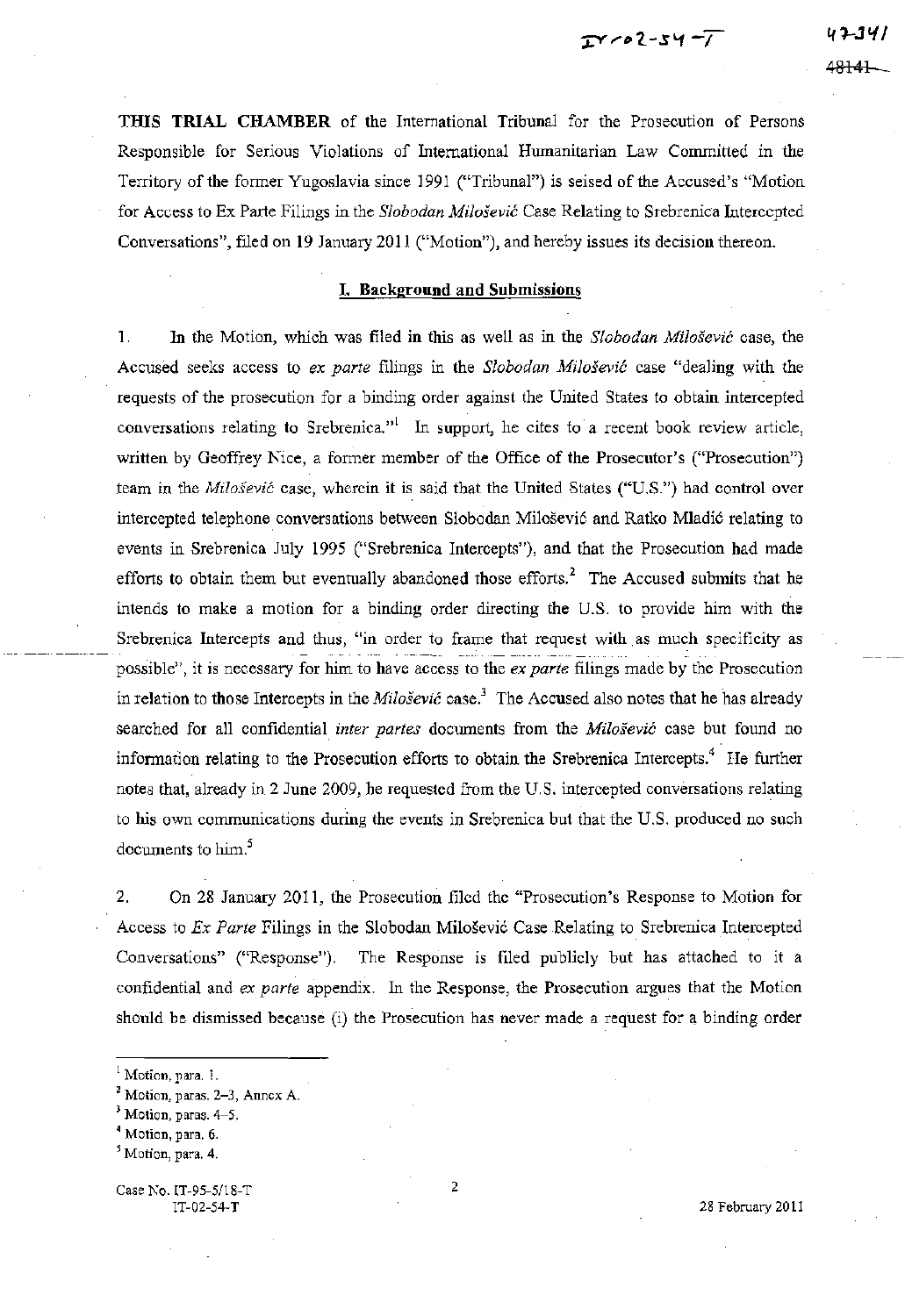against the U.S. in order to obtain the Srebrenica Intercepts, and (ii) the Accused has failed to show a legitimate forensic purpose in relation to the alleged *ex parte* filings.<sup>6</sup> Expanding on (ii), the Prosecution argues that the Accused has failed to demonstrate "why his interest in obtaining this information outweighs the privacy, the public interest or security interests of the party on whose behalf *ex parte* status would have been granted."<sup>7</sup> It also submits that a "more obvious" and proportionate means of obtaining the specific factual information" the Accused seeks would have been to ask Prosecution directly for "the sources cited by the Prosecution in any such applications related to the [U.S.]" or for access to "only those sections of the Prosecution's *ex parte* filings which contained its factual representations."<sup>8</sup>

3. The Prosecution has made additional arguments in its confidential and *ex parte* appendix to the Response but the Chamber will not summarise those here.'

4. On 31 January 2011, the Accused sent a letter to the Prosecution ("Letter"), on notice to the Chamber, stating that "rather than seeking leave to reply and speculating about the situation", he has decided to request, pursuant to Rule 66(B): (i) all pleadings from the *Milošević* case which relate to the Prosecution's efforts to obtain the relevant intercepted conversations or other information that might reveal the existence of those intercepts; (ii) the pleadings referred to by Geoffrey Nice in his article; and (iii) any information in the possession of the Prosecution that tends to show the existence of the said intercepts.<sup>9</sup>

# **n. Applicable Law**

5. The Chamber notes the well-established principle of the Tribunal that proceedings should be conducted in a public manner to the extent possible.<sup>10</sup> Further, the Chamber observes that, in general, "[a] party is always entitled to seek material from any source to assist in the preparation of his case".<sup>11</sup> In exceptional circumstances, however, a Chamber may restrict the access of the public, as well as the access of a party, to certain material under the provisions of

Case No.1T-9S-SI18-T IT-02-S4-T

**<sup>6</sup> Response, para. 1.** 

**<sup>7</sup> Response, para. 4.** 

**<sup>8</sup> Response, para. 5.** 

 $<sup>9</sup>$  Letter from the Accused, 31 January 2010.</sup>

<sup>&</sup>lt;sup>10</sup> Rule 78 provides, "All proceedings before a Trial Chamber, other than deliberations of the Chamber, shall be **held in public, unless otherwise provided."** 

<sup>&</sup>lt;sup>11</sup> Prosecutor v. *Blaškić*, Case No. IT-95-14-A, Decision on Appellants Dario Kordić and Mario Čerkez's Request **for Assistance of the Appeals Chamber in Gaining Access to Appellate Briefs and Non-Public Post Appeal Pleadings and Hearing Transcripts Filed in the** *Prosecutor v. Blaski6,* **16 May 2002** *("Blaski6* **Decision"), para.**  *14; Prosecutor v. Braanin,* **Case No. IT-99-36-A, Decision on Mica Stanisic's Motion for Access to All**   $Confidential$  Materials in the *Brdanin Case, 24 January 2007 ("Brdanin Decision"), para. 10.*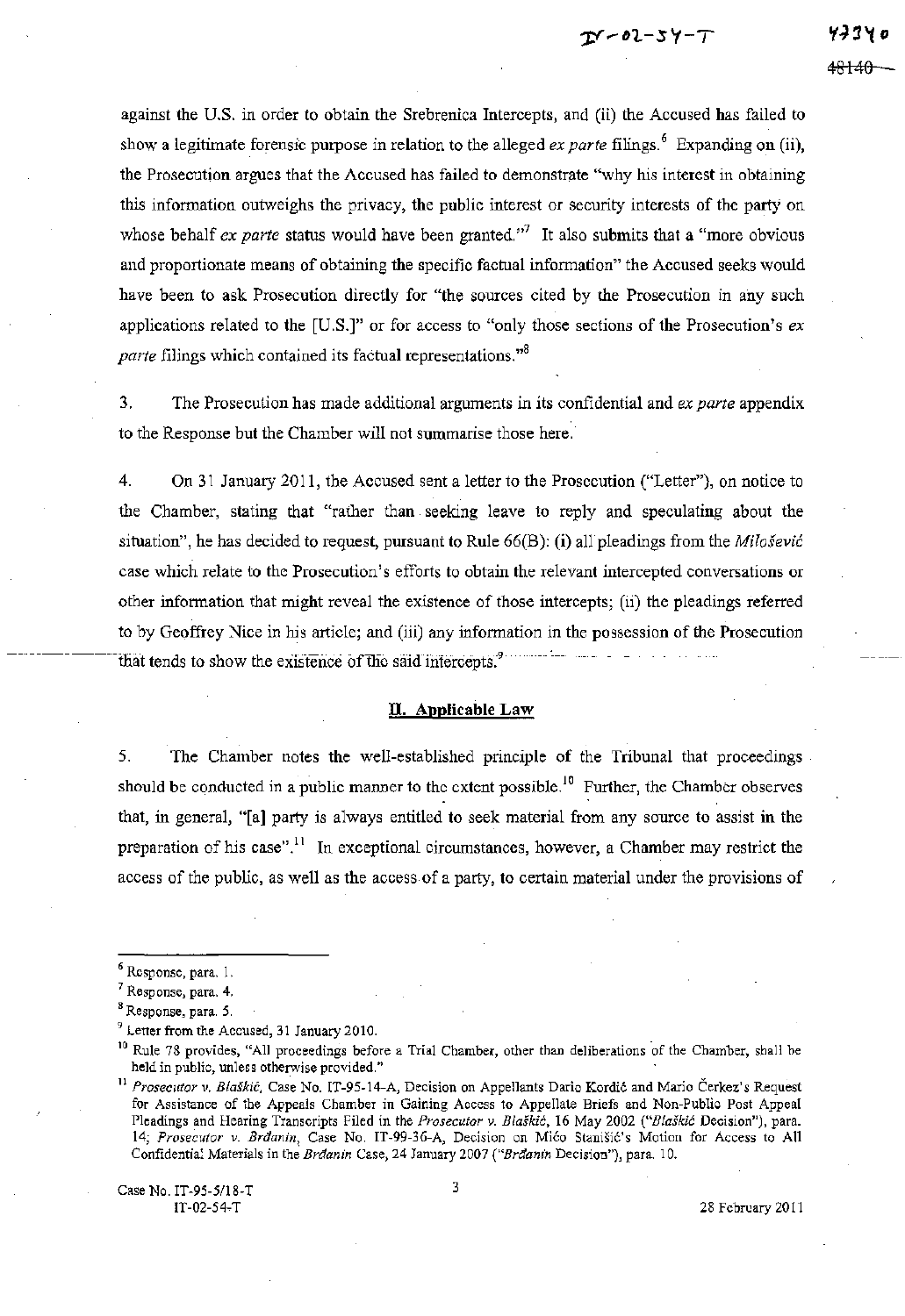the Rules of Procedure and Evidence ("Rules"),  $^{12}$  Such confidential material can be categorised into three types: *inter partes, ex parte,* and subject to Rule 70.

6. In determining access to confidential material, the Tribunal must "find a balance between the right of a party to have access to material to prepare its case and the need to guarantee the protection of witnesses".<sup>13</sup> It is established that a party may obtain confidential material from another case to assist it in the preparation of its case, if (a) the material sought has been "identified or described by its general nature"; and (b) a "legitimate forensic purpose" exists for such access.<sup>14</sup>

7. The first requirement is not a particularly onerous one. The Appeals Chamber has held that requests for access to "all confidential material" can be sufficiently specific to meet the identification standard.<sup>15</sup>

8. With respect to the second requirement, the standards for access differ for each category of confidential material. In respect of confidential *inter partes* material, a "legitimate forensic purpose" for disclosure in subsequent proceedings will be shown if the applicant can demonstrate that the material is relevant and essential.<sup>16</sup> Relevance may be determined "by showing the existence of a nexus between the applicant's case and the original case from which the material is sought".<sup>17</sup> To establish a nexus, the applicant is required to demonstrate a "geographical, temporal or otherwise material overlap" between the two proceedings.<sup>18</sup> With respect to the requirement that the material be essential, the party seeking it must demonstrate "a good chance that access to this evidence will materially assist the applicant in preparing his

<sup>&</sup>lt;sup>12</sup> Prosecutor v. Đorđević, Case No. IT-05-87/1-PT, Decision on Vlastimir Đorđević's Motion for Access to All Material in Prosecutor v. Limaj et al., Case No. IT-03-66, 6 February 2008 ("Đorđević Decision"), para. 6.

<sup>&</sup>lt;sup>13</sup> Prosecutor v. *Hadžihasanović and Kubura*, Case No IT-01-47-AR73, Decision on Appeal From Refusal to Grant Access to Confidential Material in Another Case, 23 April 2002, p. 2.

**<sup>14</sup>***Blaski6* **Decision, para 14;** *Prosecutor v. Blagojevic and Joki6,* **Case No. IT-02-60-A, Decision On Motions for Access to Confidential Material, 16 November 2005 ("First** *Blagojevic and Jokic* **Decision"), para. 11;**  *Prosecutor v. Mrksic and Sljivancanin,* **Case No. IT-95-13I1-A, Decision on Veselin** Sljiv~ncanin's **Motion Seeking Access to Confidential Material in the,** *Kordic and Cerkez.* **Case, 22 April 2008, para. 7;** *see also Prosecutor* **v.** *Delic,* **Case No. IT -04-83-PT, Order on Defence Motions for Access to All Confidential Material in**  *Prosecutor v. Blaskic* **and** *Prosecutor v. Kordic and Cerkez,* **7 December 2005** *("Delic* **Order"), p. 6.** 

<sup>&</sup>lt;sup>15</sup> Motion, para. 3; *Brdanin Decision, para 11; Prosecutor v. Blagojević and Jokić, Case No. IT-02-60-A, Decision* **on Momcilo Perisi6's Motion Seeking Access to\_ Confidential Materials in the** *Blagojevic and Jokic* **Case, 18 January 2006, para. 8;** *Prosecutor v. Blaskic,* **Case No. IT-95-14-R, Decision on Defence Motion on behalf of**  Rasim Delić Seeking Access to All Confidential Material in the Blaskić Case, 1 June 2006, p.12.

**<sup>16</sup>***See Blaskic* **Decision, para. 14;** First *Blagojevic and jokic* **Decision, para. 11;** *see also Delic* **Order, p. 6;** *Dort/evic*  **Decision, para. 7.** 

**<sup>17</sup>***Prosecutor v. Lima) et al.,* **Case No. IT-03-66-A, Decision on Haradinaj Motion for Access, Balaj Motion for**  Joinder, and Balaj Motion for Access to Materials in the *Limaj* case, 31 October 2006, para. 7; *Đorđević* **Decision, para. 7.**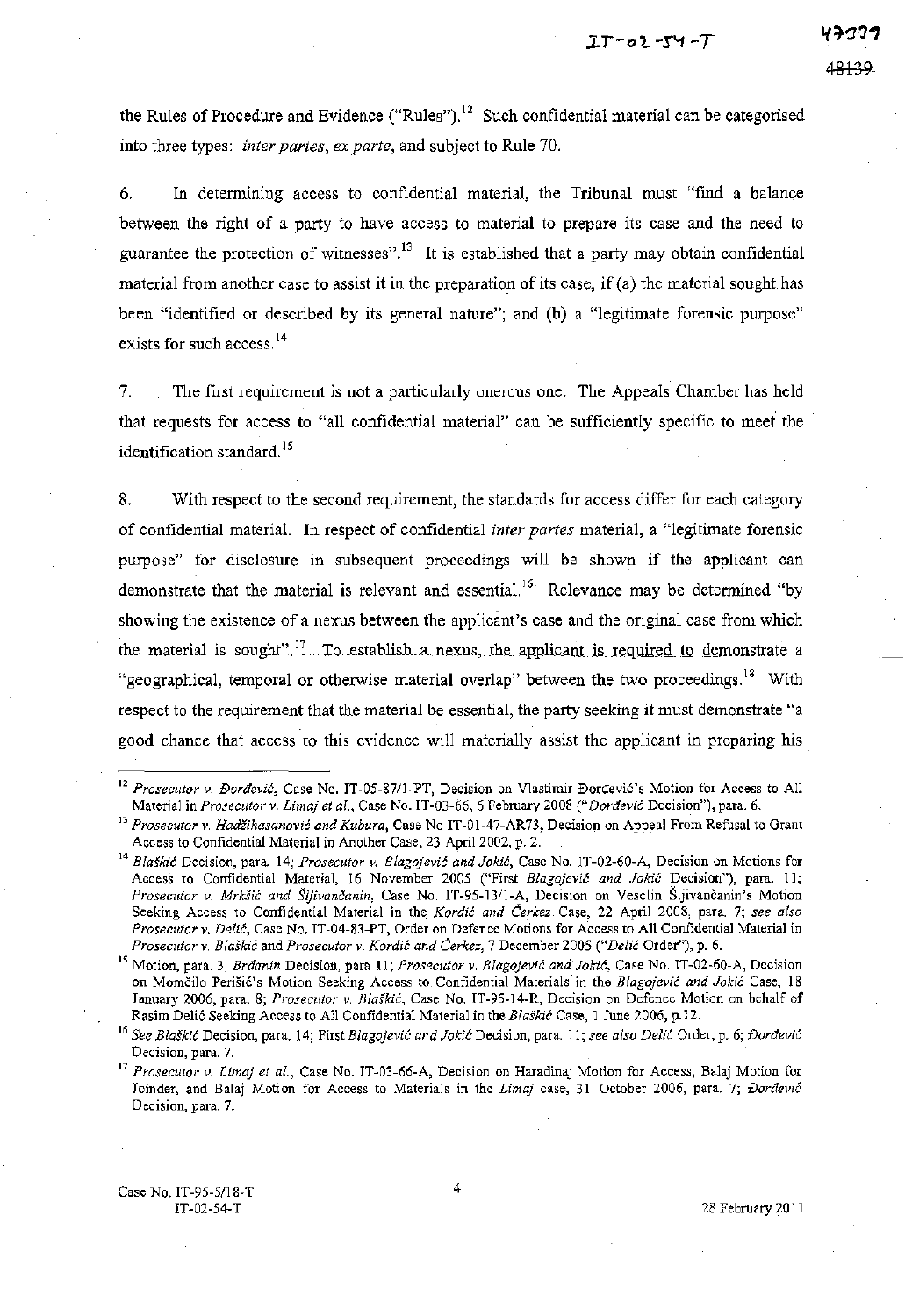$25 - 02 - 54 - 7$ 

case.<sup> $,19$ </sup> The standard does not require the applicant to go so far as to establish that the material sought would likely be admissible evidence.<sup>20</sup>

9. The Appeals Chamber has held that confidential *ex parte* material is of a "higher degree of confidentiality", as it contains information that has not been disclosed to the other party in that case "because of security interests of a State, other public interests, or privacy interests of a person or institution" and that, therefore, "the party on whose behalf the *ex parte* status has been granted enjoys a protected degree of trust that the *ex parte* material will not be disclosed."<sup>21</sup>

#### **Ill. Discussion**

10. As noted above, the Accused has filed the Motion before both this Chamber *and* the Chamber seised of the *Slobodan Milosevic* case. Since the *Milosevic* case was terminated on 14 March 2006<sup>22</sup> there is no Chamber currently seised of the *Milošević* case, and thus, according to **Rule** 75(G)(ii), the Chamber properly seised of the Motion is this Chamber.

**11.** Turning now to the substance of the Motion and whether the Accused has met the test for access to the requested *ex parte* filings, the Chamber considers that the Motion could be dismissed on the ground that the Prosecution assures the Chamber that the filings as they are specified by the Accused do not exist. However, in light of the Accused's Letter to the specified by the Accused do not exist. However, in fight of the Accused's Letter to the another motion, with a reformulated request, in line with that made in the Letter, namely seeking all *ex parte* filings which relate to the Prosecution's. efforts to obtain Srebrenica Intercepts. Thus, the Chamber will consider, bearing in mind both the Motion and the Letter, whether the Accused has met the standard for access to these *ex parte* filings.

12. The Chamber is satisfied that the Accused has identified the material sought with sufficient specificity. Looking at the legitimate forensic purpose of the need for access, it is of the view that there is a substantial geographical and temporal overlap between this case and the

5

**<sup>18</sup>***See Bla§kic* **Decision, para. 15;** *Prosecutor v. Kordic and Cerkez,* **Case No.** *IT-95-14/2-A,* **Decision on Motion by Hadzihasanovi6, Alagi6 and Kubura for Access to Confidential Supporting Material, Transcripts and Exhibits in the** *Kardie and Cerkez* **Case, 23 January 2003, p. 4;** *Doraevif:* **Decision, para. 7.** 

**<sup>19</sup>First** *BZagojevif: and Jokic* **Decision, para. 11;** *Dortlevic* **Decision, para. 7;** *Blasld6* **Decision, para. 14.** 

**<sup>20</sup>***Doraevi6* **Decision, para. 7.** 

**<sup>21</sup>***Prosecutor v. Bralo,* **Case No. IT-95-17-A, Decision on Motions for Access to Ex Parte Portions** of the **Record on Appeal and for Disclosure of Mitigating Material, 30 August.2006, para. 17;** *Prosecutor* **v.** *Simic,* **Case No. IT-95-9-A, Decision on Defence Motion by Franko Simatovic for Access to Transcripts, Exhibits, Documentary Evidence and Motions Filed by the Parties in the** *Simic et al.* **Case, 12 April 2005, p. 4;** *Prosecutor v. Krajisnik,*  **Case No. IT-OO-39-A, Decision on M'otion by Mico Stanisic for Access to All Confidential Material in the**  Krajišnik Case, 21 February 2007, p. 5; Brđanin Decision, para. 14.

**<sup>22</sup>***See Prosecutor v. Slobodan Milosevic,* **Case No. IT-02-54-T, Order Tenninating the Proceedings, 14 March**  2006.